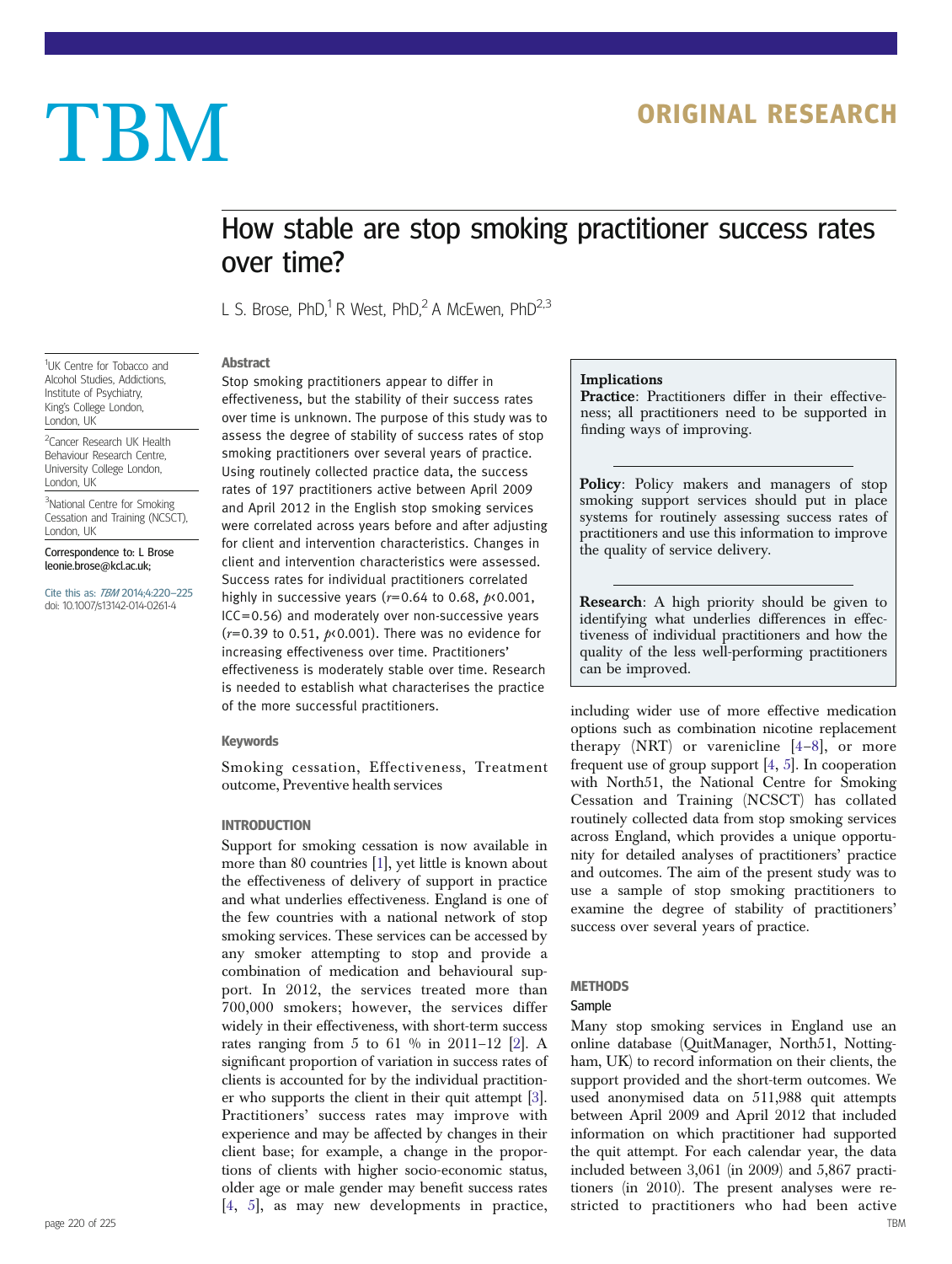throughout the period of data collection. This was de fined as having supported at least 25 quit attempts in each full year and correspondingly fewer in the incomplete years. Of the 561 practitioners who had supported any quit attempts in all four periods of time, 197 were classi fied as active throughout and included in the analyses. Outcome data from the database were used by services to report back to the Department of Health, so completion of data was crucial. Other fields, including information on the practitioner delivering the intervention, are less reliably completed; however, the included quit attempts appear to be representative of all quit attempts supported by the English stop smoking services in the years 2009 to 2012. The gender split, the proportion of clients in routine and manual occupation and the proportion of interventions set in specialist settings and delivered as one-to-one support in the sample are very similar to the national figures [ [2](#page-4-0) , [9](#page-5-0) , [10\]](#page-5-0). The only apparent difference is that the proportion of those paying prescription charges was lower in the present sample than in the national figures (around 30 % versus 46 to 52 %), suggesting more deprived clients.

#### Measures

All measures were averaged for each practitioner for the year in which the quit attempt took place. Carbon monoxide (CO)-validated 4-week quit rates were the main outcome measure and were measured according to the Russell Standard (Clinical) [[11](#page-5-0)]. The success of a quit attempt is determined 4 weeks after a quit date, when the client reports no smoking for the 2 weeks prior to the follow-up, and a carbon monoxide level of less than 10 ppm is measured in expired air. To check that results were not due to the quality of CO data recording, self-reported 4-week quit rates, whether or not con firmed by a CO measurement, were included as secondary outcome measure. A self-reported quit is determined by the client reporting no smoking for the 2 weeks prior to the 4-week follow-up, regardless of whether this could be biochemically validated.

Some demographics of the clients seen by the practitioners were included. These were the proportion of men, the proportion of clients not exempt from paying NHS prescription charges (exemption can be used as a rough proxy for economic deprivation), the proportion in routine and manual occupations and clients ' average age. A measure of dependence, the Heaviness of Smoking Index (HSI [\[12\]](#page-5-0)), was only available for clients of 30 practitioners.

Intervention characteristics included the proportion of interventions set in specialist clinics, the proportion that used one of the two most effective medication options (varenicline or combination NRT) and the proportion that used group support. Client demographics and intervention characteristics included were selected and coded in such a way that an increase would generally favour an increase in success rates. Exceptions were the HSI, as higher dependence generally makes successful quitting more difficult, and the proportion in routine and manual occupations. Any change in the proportion of clients in routine and manual occupations would require further investigation to determine the direction of the change, i.e. which other occupational grades changed at the same time.

The average number of quit attempts per month supported by each practitioner was calculated by dividing the total number of quit attempts in each year by the number of months included for that year.

#### Analyses

Mean number of quit attempts per month, COvalidated and self-reported success rates, demographics and intervention characteristics were compared across the 4 years using repeated measures means comparisons (general linear model) with Huynh-Feldt or Greenhouse-Geisser corrections as applicable, followed with pairwise Sidak-adjusted comparisons. For success rates, correlations across years were calculated. Effect size eta squared was calculated, which represents the proportion of variance attributable to an effect. Intra-class correlation coefficients (ICC, single measures) were also calculated for success rates to assess stability over time. To assess stability of success rates while adjusting for any other predictors, multiple regressions were modelled with change in success rates from 2009 to 2012 as outcome and demographics and intervention characteristics that changed significantly and with at least a medium effect as predictors. The significance level was set at  $p<0.05$ for all analyses.

#### RESULTS

On average, the included practitioners supported 11.4 (SD=18.7) quit attempts per month in 2009, 12.4 (20.6) per month in 2010, 12.7 (20.6) per month in 2011 and 13.2 (21.0) per month in 2012, which are equivalent to around 150 quit attempts per year and indicate a linear increase across time  $(F(2.07, 405.3) = 3.18, p=0.041$ , eta squared 0.016).

Success rates ranged widely between practitioners, but average self-reported and CO-validated success rates were stable across all 4 years, and consequently, the distance between them remained constant, with self-reported success rates about 14 percentage points higher than CO-validated success rates (Table [1\)](#page-2-0). Most of the difference (>95 %) between the two was due to a lack of CO measurements, with only a small proportion of self-reported quits disconfirmed.

Signi ficant associations were found when success rates for practitioners were correlated across all years. For consecutive periods, CO-validated success rates correlated with Pearson's r between 0.64 and 0.68 (all  $p<0.001$  $p<0.001$ , Fig. 1). Self-reported success rates correlated between  $r=0.56$  and  $r=0.63$  (all  $p<$ TBM page 221 of 225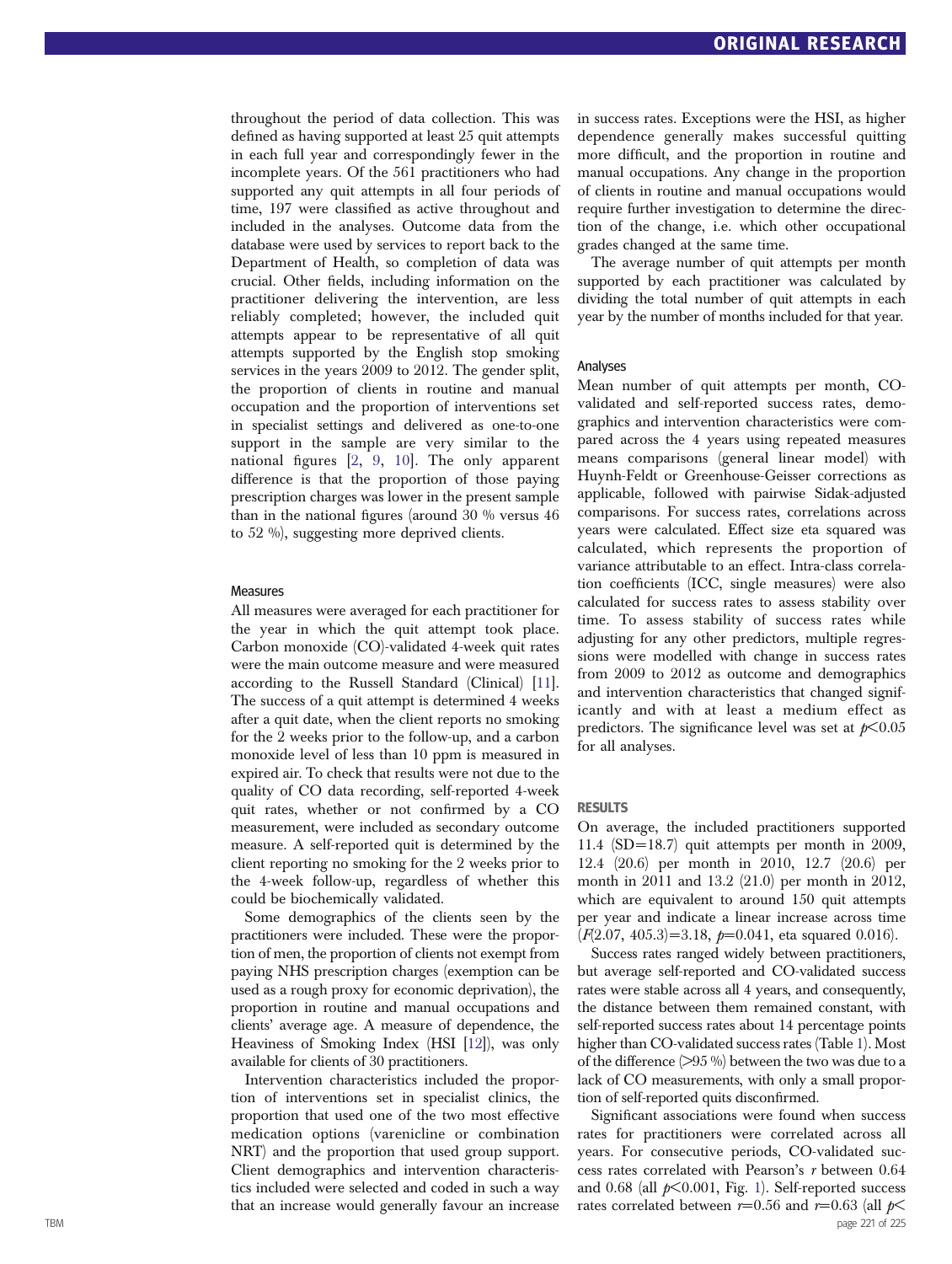<span id="page-2-0"></span>

| <b>ORIGINAL RESEARCH</b> |
|--------------------------|
|--------------------------|

| Table 1   Success rates, client demographics and intervention characteristics over time for 197 practitioners |                               |                              |                                        |                                |                         |                        |                                            |
|---------------------------------------------------------------------------------------------------------------|-------------------------------|------------------------------|----------------------------------------|--------------------------------|-------------------------|------------------------|--------------------------------------------|
|                                                                                                               | 2009 (Apr-Dec)                | 2010                         | 2011                                   | 2012 (Jan-Apr)                 | F                       | $p$ value <sup>a</sup> | (eta squared <sup>b</sup> )<br>Effect size |
| Success rates % (SD), range                                                                                   |                               |                              |                                        |                                |                         |                        |                                            |
| Mean quit rates as self-reported by clients                                                                   | 10.3 to 89.3<br>52.3 (15.30), | 9.1 to 93.3<br>51.9 (14.46), | 10.8 to 88.6<br>51.9 (14.35),          | 4.9 to 95.7<br>52.1 (16.53),   | $F(2.6, 500.8) = 0.07$  | 0.97                   | 0.001                                      |
| Mean CO-validated quit rates                                                                                  | 37.8 (17.74),<br>0 to 82.4    | 38.6 (16.71),<br>0 to 90.0   | $0.1 \text{ to } 87.3$<br>38.2 (15.50, | 36.9 (18.32),<br>$0$ to $91.3$ | $F(2.5, 479.2) = 0.78$  | 0.48                   | 0.004                                      |
| Difference CO-validated-                                                                                      | 14.5(12.05)                   | 13.4 (10.91)                 | 13.7 (11.09),                          | 15.2 (14.85),                  | $F(2.2, 434.5) = 1.79$  | 0.16                   | 0.009                                      |
| self-reported quit rate                                                                                       | $0$ to $73.9$                 | 0 to 87.5                    | 0 to 79.2                              | $0 \text{ to } 90.9$           |                         |                        |                                            |
| Client demographics                                                                                           |                               |                              |                                        |                                |                         |                        |                                            |
| Male, % (SD)                                                                                                  | 48.0 (11.05)                  | 46.6 (10.23)                 | 47.0 (9.67)                            | 46.4 (12.56)                   | $F(2.6, 512.1) = 1.80$  | 0.15                   | 0.009                                      |
| Occupation, % (SD)                                                                                            |                               |                              |                                        |                                |                         |                        |                                            |
| -Routine and manual                                                                                           | 20.9 (12.42)                  | 20.9 (10.73)                 | 25.2 (12.37)                           | 25.3 (14.81)                   | $F(2.4, 89.2) = 17.03$  | 0.001                  | 0.080                                      |
| -Unable to code                                                                                               | 17.3 (22.07)                  | 15.0 (16.16)                 | 7.4 (11.00)                            | 6.1 (10.67)                    | $F(2.0, 391.7) = 36.91$ | 0.001                  | 0.158                                      |
| Pays prescription charges, % (SD)                                                                             | 29.8 (17.10)                  | 30.0 (15.54)                 | 32.3 (14.11)                           | 30.7 (15.83)                   | $F(2.5, 483.0) = 2.90$  | 0.034                  | 0.015                                      |
| Age at quit date, years (SD)                                                                                  | 42.6 (4.25)                   | 43.2 (4.00)                  | 43.4 (3.58)                            | 43.6 (4.32)                    | $R$ 2.7, 522.3)=7.05    | 0.001                  | 0.035                                      |
| Intervention characteristics, % (SD)                                                                          |                               |                              |                                        |                                |                         |                        |                                            |
| Specialist settings                                                                                           | 27.3 (41.79)                  | 29.4 (42.73)                 | 31.6 (44.45)                           | 32.8 (45.51)                   | $F(1.5, 287.7) = 10.52$ | 0.001                  | 0.051                                      |
| Group support                                                                                                 | 7.9 (22.57)                   | 9.7 (24.46)                  | 9.1 (24.87)                            | 10.1 (26.74)                   | $F(1.9, 373.1) = 2.94$  | 0.06                   | 0.015                                      |
| One-to-one support                                                                                            | 83.1 (33.07)                  | 80.8 (33.74)                 | 80.4 (34.41)                           | 79.9 (36.30)                   | $F(1.8, 185.9) = 3.53$  | 0.04                   | 0.018                                      |
| Varenicline/combination NRT                                                                                   | 46.6 (26.80)                  | 53.8 (26.64)                 | 63.3(23.39)                            | 62.3 (26.50)                   | $F(2.0, 381.9) = 45.48$ | 0.001                  | 0.188                                      |
| SD standard deviation                                                                                         |                               |                              |                                        |                                |                         |                        |                                            |
| a Greenhouse-Geisser or Huynh-Feldt corrected, depending on the value of epsilon                              |                               |                              |                                        |                                |                         |                        |                                            |

 $^{\rm b}$  Eta squared is the proportion of variance attributed to the effect, interpreted as effect size: small=0.01, medium=0.06, large=0.14 [\[22\]](#page-5-0)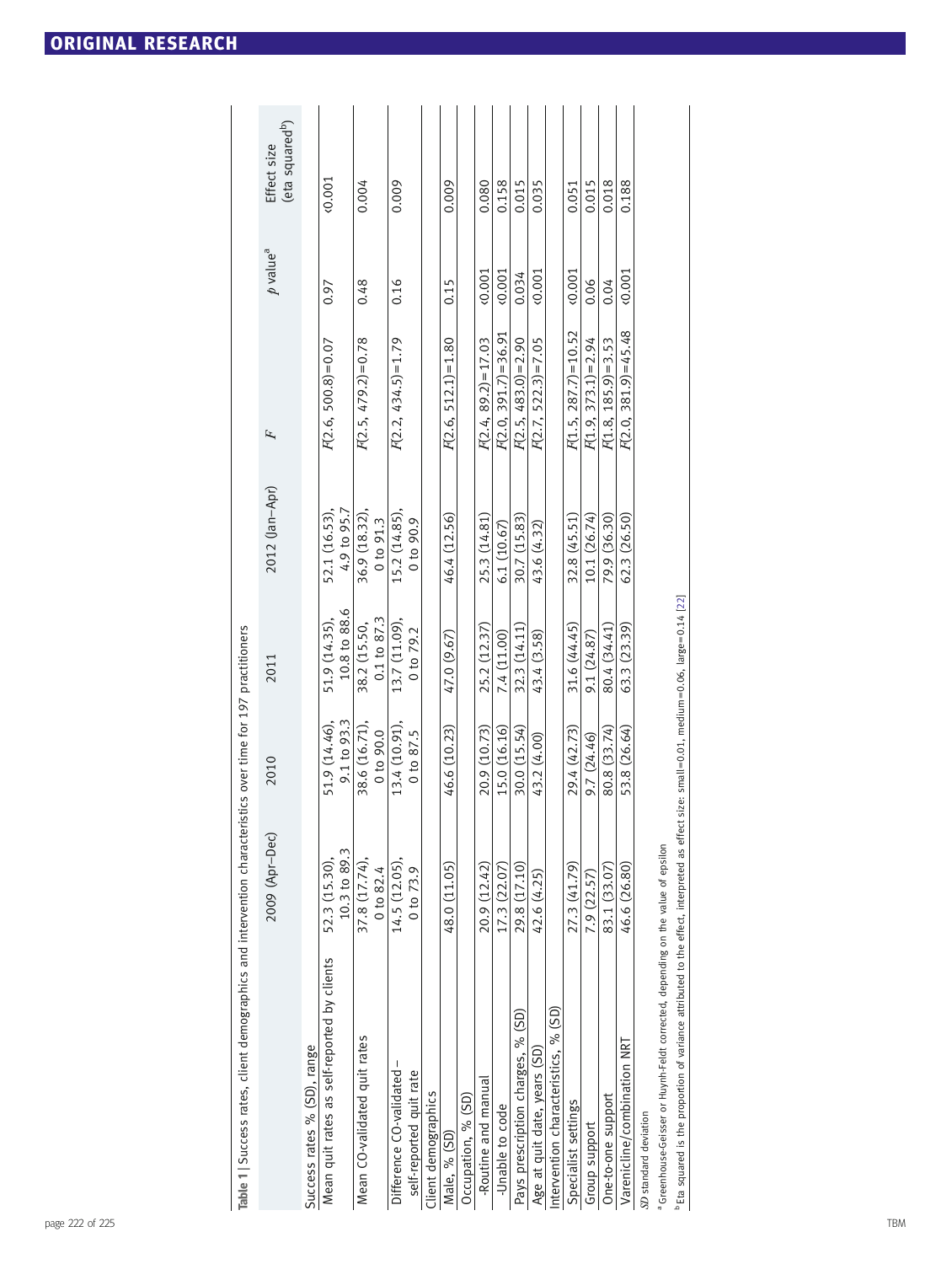<span id="page-3-0"></span>

Fig 1 | Scatterplots for biochemically validated quit rates for 197 practitioners, change year on year (a–c) and change from first to last period of analysis (d)

0.001). Effects decreased with increasing distance in time but remained significant with moderate to large effect sizes over non-consecutive periods (CO-validated success rates:  $r=0.39$  to  $r=0.51$ ; self-reported success rates:  $r=0.33$  to  $r=0.52$ , all  $p<0.001$ ). Intraclass correlation coefficients (single measures) across the 4 years were ICC=0.56 for CO-validated success rates and ICC=0.50 for self-reported success rates.

As shown in Table [1,](#page-2-0) there were some changes in client demographics. In particular, the proportion of clients with routine and manual jobs increased significantly from 2010 to 2011  $(p<0.001)$  and remained at the higher level in 2012. Further investigation indicated that this may be an artefact of changes in data recording as the proportion of clients recorded as 'unable to code occupation' decreased significantly in an opposing pattern. A difference in the proportion of clients who were not exempt from paying prescription charges across all the years was indicated in the omnibus result, but none of the pairwise comparisons reached significance. Client age increased slightly across the years; in particular, clients in 2009 were younger than in later years (all  $p<0.05$ ). There were no significant differences in HSI scores across time in the small subsample with information available  $(p=0.73; M)$ (SD): 2009: 3.5 (0.71), 2010: 3.4 (0.47), 2011: 3.4 (0.49), 2012: 3.4 (0.47)).

Characteristics of the intervention provided also differed across the years (Table [1](#page-2-0)). A major change was observed in the proportion of quit attempts using the two most effective medication options,

with significant increases from 2009 to 2010 and 2010 to 2011 (both  $p<0.001$ ). The proportion of quit attempts set in specialist clinics increased linearly  $(2009 \text{ to } 2010 \text{ p} = 0.05, 2010 \text{ to } 2011 \text{ p} = 0.03, 2011 \text{ to }$ 2012  $p=0.29$ . The proportion of group support increased overall, but differences failed to reach significance. Because of the small proportion and large standard deviation of group support, the proportion of support delivered as one-to-one support was also tested. It decreased linearly over the years, with a significant reduction from 2009 to  $2010$  ( $p=0.034$ ).

In linear regressions, the change in CO-validated quit rates from 2009 to 2012 was not associated with change in medication  $(p=0.21)$  or change in routine and manual occupations  $(p=0.66)$ . Similarly, change in medication ( $p=0.32$ ) and occupational grade ( $p=$ 0.93) did not predict change in self-reported success rates.

#### **DISCUSSION**

A sample of stop smoking practitioners achieved stable success rates in the quit attempts they supported across several years. Success rates in temporally adjacent years were associated with each other with large effects, and moderate associations between success rates were found for periods separated by more than 1 year. As is to be expected over a period of several years, there were some changes in client demographics and intervention characteristics, particularly an increase in the use of the most effective medication options. These were TBM page 223 of 225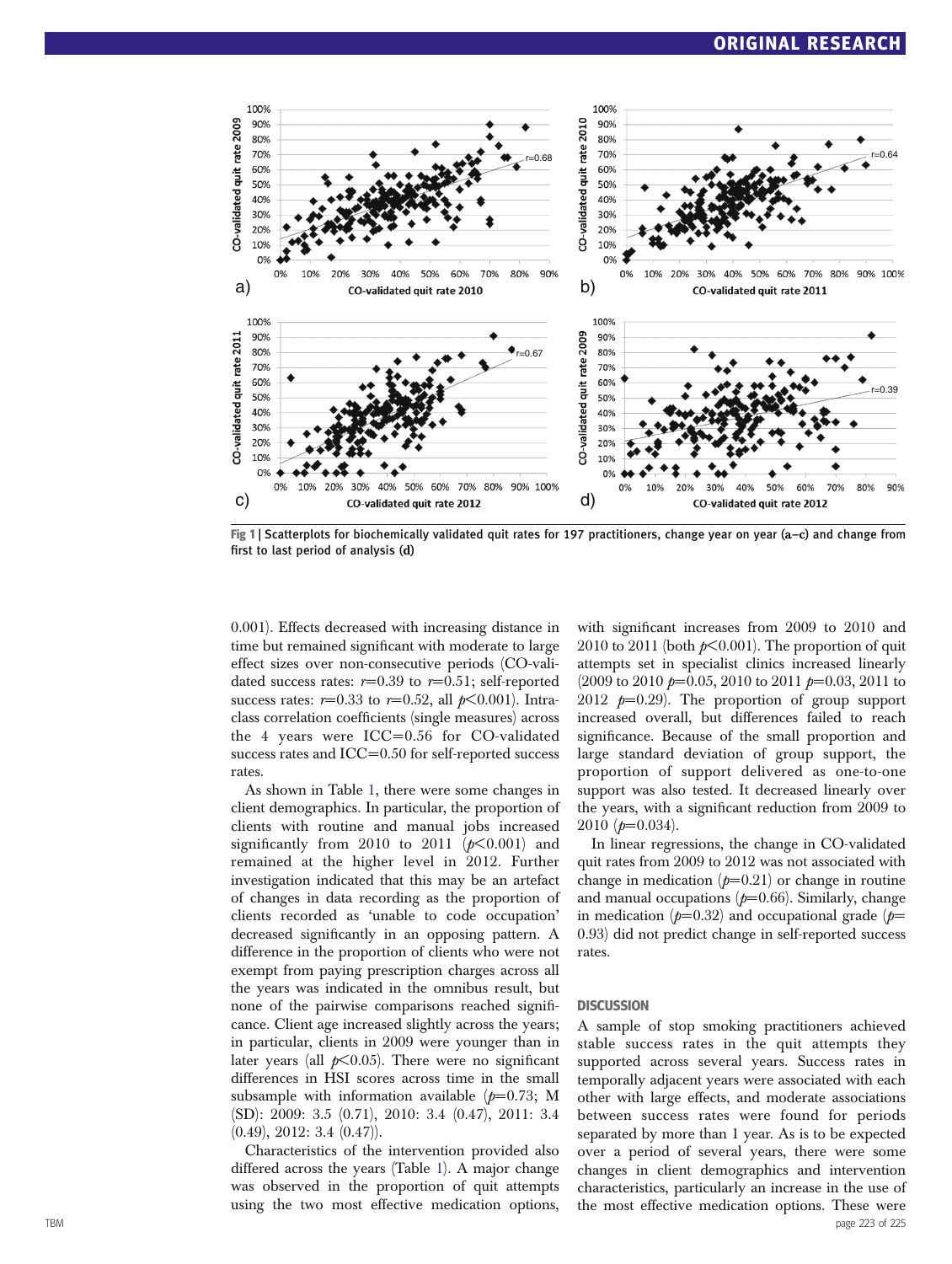<span id="page-4-0"></span>not associated with changes in clients' self-reported success rates or the more reliable biochemically validated success rates. Other changes to demographics or intervention characteristics had no detectable association with practitioners' success rates.

The practitioners included in this study were active for at least 3 years, and it is likely that most of them had been working in their role previous to the period of time assessed here; unfortunately, no further information on experience was available. There was no evidence of improvement in their effectiveness in supporting quit attempts which is in line with previous findings that length in job did not mediate an association with success rates for stop smoking practitioners [\[13\]](#page-5-0) and some research showing a lack of improvement of outcomes for clients of psychotherapists or counsellors with increased counsellor experience [\[14](#page-5-0)]. The increase in the use of more effective medication options indicates that they incorporated new evidence into their practice to some extent, but these changes were not enough to positively affect overall outcomes. The level of success of this sample of practitioners was slightly above the average level of success in all English stop smoking services, which achieved overall self-reported 4-week quit rates between 48.7 and 49.1 % and CO-validated success rates between 33.4 and 35.3 % in the corresponding years [2, [9,](#page-5-0) [10\]](#page-5-0). Practitioners in this sample may have reached an asymptote in their improvement; analyses of practitioners new to the job may find evidence of improvement over time.

The included quit attempts were generally representative of all quit attempts supported by the English stop smoking services in the years 2009 to 2012[2, [12,](#page-5-0) [13\]](#page-5-0), suggesting findings can be generalised beyond this sample of practitioners and quit attempts.

Generally, there is a lack of information on what makes individual practitioners more effective in the support they provide. The inclusion of certain behaviour change techniques (BCTs) in treatment manuals has been shown to be associated with success rates on a service level [[15](#page-5-0), [16\]](#page-5-0). Future research should examine the extent to which the delivery of BCTs and the quality of their delivery by individual practitioners is associated with their clients' chances to succeed. Methods to assess the delivery of BCTs in practice are being developed [\[17\]](#page-5-0). Importantly, future research needs to address the extent to which training enables practitioners to improve their practice in a way that is reflected in outcomes. The number of days of training and the observation of an experienced colleague have been found to mediate the difference in success rates between groups of practitioners [[13](#page-5-0)].

While the availability of CO-validated success rates is a strength, the present study had some limitations. There may have been changes throughout the period of data collection that potentially affected success rates beyond the demographics and intervention variables included in this study. A

second limitation is that the different periods did not all include the same months of the year, so that if success rates varied across the year, averaged success rates for the incomplete years would be skewed. However, evidence suggests that those attempting to quit in January/February or September/October have slightly higher quit rates [\[18\]](#page-5-0). One of these slightly more successful periods is included in each of the truncated years, so the effect is expected to be negligible. Also, we could not include the amount of contact each practitioner had with clients. Although treatment guidelines recommend weekly meetings over a period of 6 weeks [\[19\]](#page-5-0), the extent to which these recommendations are followed may vary across practitioners and time. The current results indicate some implications for practice and policy. Policy makers and managers of stop smoking services should establish systems for routinely assessing success rates of practitioners and use this information to improve the quality of the service delivered. To help practitioners further improve the service they deliver, opportunities for continuing professional development should be assessed and enhanced where necessary. Surveys have for example indicated that about a quarter of practitioners is not at all aware of the success rates of their clients [[20](#page-5-0)], which suggests very little feedback is given, thus making the implementation of evidence-based practice more difficult [[21\]](#page-5-0).

#### **CONCLUSIONS**

Practitioners' effectiveness is moderately stable over time. Research is needed to establish what characterises the practice of more successful practitioners and how the practice of less well-performing practitioners can be improved. Policy makers and managers of stop smoking support services should put in place systems for routinely assessing success rates of practitioners and use this information to improve the quality of service delivery.

Conflict of interest: LSB's post was funded by the National Centre for Smoking Cessation and Training (NCSCT). RW has undertaken research and consultancy for companies that develop and manufacture smoking cessation medications. He also has a share of a patent in a novel nicotine delivery device. AMcE undertakes research and consultancy and receives fees for speaking from companies that develop and manufacture smoking cessation medications (Pfizer, GSK and Novartis). He also has a share of a patent for a novel nicotine delivery device, and he is the director of the NCSCT.

- 1. Pine-Abata H, McNeill A, Murray R, Bitton A, Rigotti N, Raw M. A survey of tobacco dependence treatment services in 121 countries. Addiction. 2013; 108: 1476-84.
- 2. The NHS Information Centre. Statistics on NHS Stop Smoking Services: England, April 2011–March 2012. Leeds: The Health and Social Care Information Centre; 2012.
- 3. Brose LS, McEwen A, West R. Does it matter who you see to help you stop smoking? Short-term quit rates across specialist stop smoking practitioners in England. Addiction. 2012; 107(11): 2029-2036. Abingdon, England.